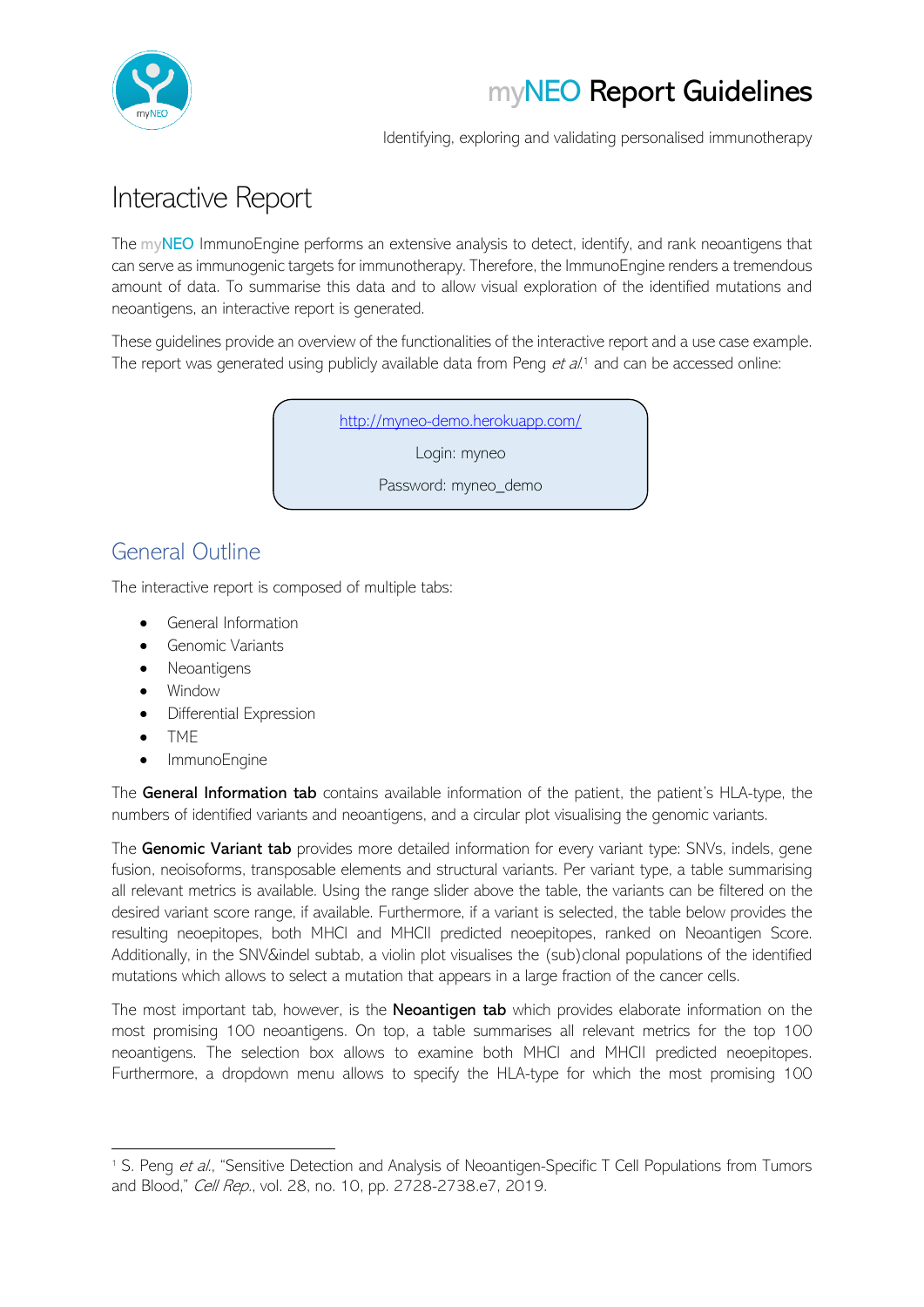

Identifying, exploring and validating personalised immunotherapy

neoantigen candidates should be displayed. For example, if one prefers neoantigens directed against HLA-A24:02, one can simply select this HLA-type in the dropdown menu.



Note: the option "Consensus alleles" only takes into account consensus HLA-types, as shown in the HLA-type table on the General Information tab.

Below the top 100 table, 3 text boxes provide all information on gene level, neoantigen level and variant level for the selected neoantigen. For example, using this information, one is able to retrieve the variant which caused the neoantigen and the corresponding information, such as allelic frequency etc. Using this information, an oncologist will be able to select a set of highly potential neoantigens that can be used for a personalised vaccine in an efficient and convenient manner.

For the construction of the actual vaccine, it is of high interest to not only look at the best neoantigens, but also at their neighbourhood. A peptide might be prioritised if the variant results in multiple neighbouring neoantigens causing an immune response directed against the tumour. Therefore, the Window tab provides peptides of 21, 25, 27 and 31 amino acids containing multiple predicted neoantigens. The selection box allows to specify the size of the window, the neoepitope type (MHCI and/or MHCII), the HLA-type, the score calculation and the variant type. Furthermore, the box below provides information on the affected genes.

The Differential Expression tab allows more careful investigation of the expression level of known cancer genes, MHC related genes, CTA genes and affected genes in the top 100 neoantigens. The percentile expression plot on top visualises if genes are highly (red) or lowly (blue) expressed compared to normal tissue. The interactive table lists all genes with corresponding expression values (TPM and CPM) and percentile ranks. Upon clicking on a gene in the table, additional gene information is displayed. This includes a plot of the CPM sample distribution in the reference tissue with a line indicating where the patient ranks. Another plot shows the median expression CPM of all available tissues with a line indicating the patient's CPM.

The **TME tab** contains information on the tumour microenvironment. A table is provided containing estimated fractions of immune cells. Moreover, the selected immune cell fraction can be compared to other cancer samples using the distribution plot. Using the checkbox one, or multiple, cancer types can be selected for comparison. The black, dotted line represents the cell fraction of the patient's sample. Furthermore, a bar plot is provided visualising the cell fractions of the patient's sample. This bar plot can be compared to bar plots of other cancer types. In addition, a heatmap summarises all cell fractions for different cancer types.

Finally, the last tab is the **ImmunoEngine tab** which provides an overview of the ImmunoEngine pipeline.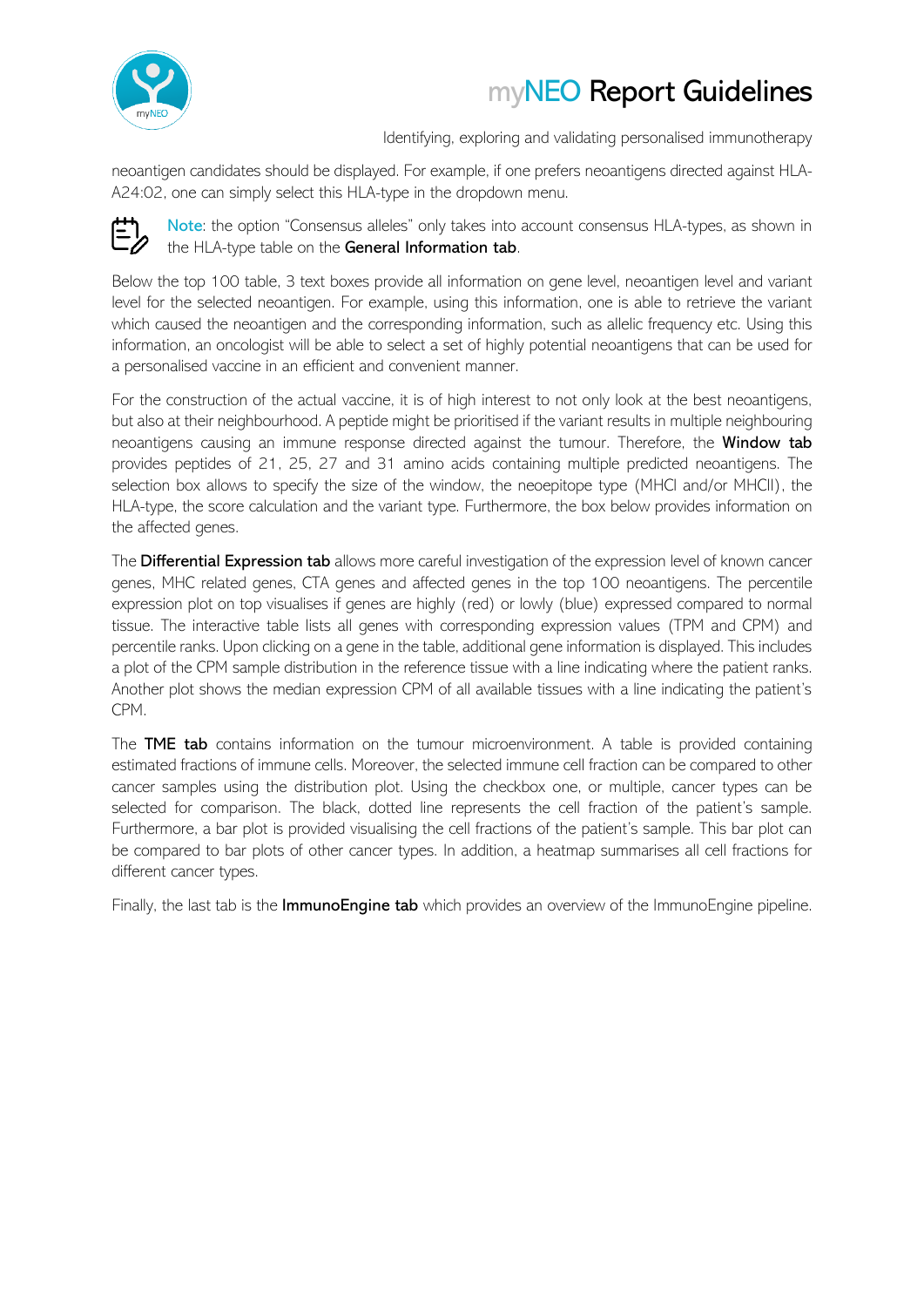

Identifying, exploring and validating personalised immunotherapy

### Use Case Example

In this use case example, we will more thoroughly evaluate the properties of the most promising neoantigen candidate (FFYLGSAYHA). In addition, we will discuss the tumour's microenvironment and expression profile.

| ImmunoEngine Report                                    |                         |                    |                    |                |                  |                                |              |               | myNEO                             |
|--------------------------------------------------------|-------------------------|--------------------|--------------------|----------------|------------------|--------------------------------|--------------|---------------|-----------------------------------|
| <b>General Information</b>                             | <b>Genomic Variants</b> |                    | <b>Neoantigens</b> | Window         |                  | <b>Differential Expression</b> | <b>TME</b>   | ImmunoEngine  |                                   |
|                                                        |                         |                    |                    |                |                  |                                |              |               |                                   |
| $\odot$ MHCl $\odot$ MHCll<br><b>Consensus alleles</b> | Neoantigen Top 100      |                    |                    |                |                  |                                |              |               | $\times$ $\overline{\phantom{0}}$ |
| #Mut peptide                                           | #Norm peptide           | <b>#HLA</b> allele | #Neoantigen Score  | #Peptide Score | #ARA Event Score | #Gene Symbol                   | #Mut MHCrank | #Variant Type |                                   |
| FFYLGSAYHA                                             | FLYLGSAYHA              | HLA-C03:03         | 0.951              | $\mathbf{1}$   | 0.902            | DUSP4                          | 0.07         | SNV_indel     |                                   |
| VEILPFFYL                                              | VEILPFLYL               | <b>HLA-B44:02</b>  | 0.9467             | 0.9913         | 0.902            | DUSP4                          | 0.09         | SNV_indel     |                                   |
| <b>GEEVLLHAF</b>                                       | <b>GEEMLLHAF</b>        | <b>HLA-B44:02</b>  | 0.9375             | 0.9913         | 0.8836           | KIF1C                          | 0.09         | SNV_indel     |                                   |
| <b>GEEVLLHAF</b>                                       | <b>GEEMLLHAF</b>        | HLA-B44:02         | 0.9375             | 0.9913         | 0.8836           | KIF1C                          | 0.09         | SNV_indel     |                                   |
| <b>FYLGSAYHA</b>                                       | LYLGSAYHA               | HLA-C03:03         | 0.9344             | 0.9668         | 0.902            | DUSP4                          | 0.14         | SNV indel     |                                   |
| PFFYLGSAYHA                                            | PFLYLGSAYHA             | HLA-C03:03         | 0.8841             | 0.8661         | 0.902            | DUSP4                          | 0.36         | SNV indel     |                                   |
| <b>YLYHRVDVIF</b>                                      | DLYHRVDVIF              | <b>HLA-B15:07</b>  | 0.881              | 0.9814         | 0.7805           | USP7                           | 0.11         | SNV indel     |                                   |
| EIIPOCIAR                                              | KIIPOCIAR               | <b>HLA-A68:01</b>  | 0.8699             | 0.8881         | 0.8517           | RPF1                           | 0.31         | SNV_indel     |                                   |
| <b>AAAAPSPFM</b>                                       | AAAAPSPVM               | HLA-C03:03         | 0.8639             | 0.9766         | 0.7512           | SSBP4                          | 0.12         | SNV indel     |                                   |
| <b>GEEVLLHAFE</b>                                      | <b>GEEMLLHAFE</b>       | <b>HLA-B44:02</b>  | 0.86               | 0.8363         | 0.8836           | KIF1C                          | 0.43         | SNV_indel     |                                   |
| <b>GEEVLLHAFE</b>                                      | GEEMLLHAFE              | <b>HLA-B44:02</b>  | 0.86               | 0.8363         | 0.8836           | KIF1C                          | 0.43         | SNV indel     |                                   |
| <b>YLYHRVDVI</b>                                       | DLYHRVDVI               | HLA-A02:01         | 0.8594             | 0.9383         | 0.7805           | USP7                           | 0.2          | SNV indel     |                                   |
|                                                        |                         |                    |                    |                |                  |                                |              |               |                                   |



Note: it should be noted that FFYLGSAYHA is considered the best neoantigen targeting a consensus HLA-type, more specifically HLA-C03:03. If we want to select a neoantigen directed against another HLA-type, the dropdown menu on top can be used.

| Gene Information:              |                                                                                                                                                                                                                                                                                                                                                                                                                                                                                                                                                                                                                                                                                                                                                                                                                                                                                                                                                                                                                                                                                                      |  |  |  |  |
|--------------------------------|------------------------------------------------------------------------------------------------------------------------------------------------------------------------------------------------------------------------------------------------------------------------------------------------------------------------------------------------------------------------------------------------------------------------------------------------------------------------------------------------------------------------------------------------------------------------------------------------------------------------------------------------------------------------------------------------------------------------------------------------------------------------------------------------------------------------------------------------------------------------------------------------------------------------------------------------------------------------------------------------------------------------------------------------------------------------------------------------------|--|--|--|--|
| Gene:                          | DUSP4                                                                                                                                                                                                                                                                                                                                                                                                                                                                                                                                                                                                                                                                                                                                                                                                                                                                                                                                                                                                                                                                                                |  |  |  |  |
| Gene<br>Description:           | The protein encoded by this gene is a member of the dual specificity protein<br>phosphatase subfamily. These phosphatases inactivate their target kingses<br>by dephosphorylating both the phosphoserine/threonine and<br>phosphotyrosine residues. They negatively regulate members of the<br>mitopen-activated protein (MAP) kinase superfamily (MAPK/ERK)<br>SAPK/JNK, p38), which are associated with cellular proliferation and<br>differentiation. Different members of the family of dual specificity.<br>phosphatases show distinct substrate specificities for various MAP kinases.<br>different tissue distribution and subcellular localization, and different modes<br>of inducibility of their expression by extracellular stimuli. This gene product<br>inactivates ERK1. ERK2 and JNK, is expressed in a variety of tissues, and<br>is localized in the nucleus. Two alternatively spliced transcript variants,<br>encoding distinct isoforms, have been observed for this gene. In addition,<br>multiple polyadenyiation sites have been reported. Iprovided by RefSeq. Jul<br>20081 |  |  |  |  |
| Second<br>Gene:                | Only for gene fusions.                                                                                                                                                                                                                                                                                                                                                                                                                                                                                                                                                                                                                                                                                                                                                                                                                                                                                                                                                                                                                                                                               |  |  |  |  |
| Second<br>Gene<br>Description: | Only for gene fusions.                                                                                                                                                                                                                                                                                                                                                                                                                                                                                                                                                                                                                                                                                                                                                                                                                                                                                                                                                                                                                                                                               |  |  |  |  |

The selected neoantigen results from a missense variant (SNV) on chromosome 8, genomic position 29338474. The affected gene is the dual specificity protein phosphatase 4 (DUSP4). Additional information on this gene is provided in the gene information box.

To examine the expression level of the affected DUSP4 gene, we can switch to the Differential Expression tab and take a look at the Top 100 genes. We can see here that this gene has very high expression values and a percentile rank of 1. This indicates that the DUSP4 gene is highly expressed compared to normal tissue, which can also be observed in the distribution plot.

| Gene           | #Percentile  | <b>OTPN</b> | ≑срм   |   |
|----------------|--------------|-------------|--------|---|
| ADCK1          | 0.5          | 9.24        | 8.71   | Ă |
| AK3            | ø            | 19.48       | 31.64  |   |
| ANKRA2         | 0.02         | 8.56        | 7.55   |   |
| <b>BRAF</b>    | ø            | 5.68        | 20.69  |   |
| CHD8           | 0.23         | 17.28       | 83.4   |   |
| CHKA           | $\mathbf{1}$ | 30.08       | 33.93  |   |
| COG4           | 0.86         | 39.85       | 73.86  |   |
| COPS7A         | 0.71         | 68.75       | 74.77  |   |
| CSE1L          | 0.89         | 46.76       | 111.03 |   |
| DLG1           | 0.99         | 50.64       | 97.64  |   |
| DST            | ø            | 32.78       | 165.67 |   |
| DUSP4          | 1            | 61.26       | 235.16 |   |
| <b>DYN</b>     | 0.91         | 33.58       | 43.12  |   |
| <b>FANS48</b>  | 0.28         | 2.5         | 8.22   |   |
| <b>FASTKD1</b> | 0.78         | 11.6        | 20.34  |   |

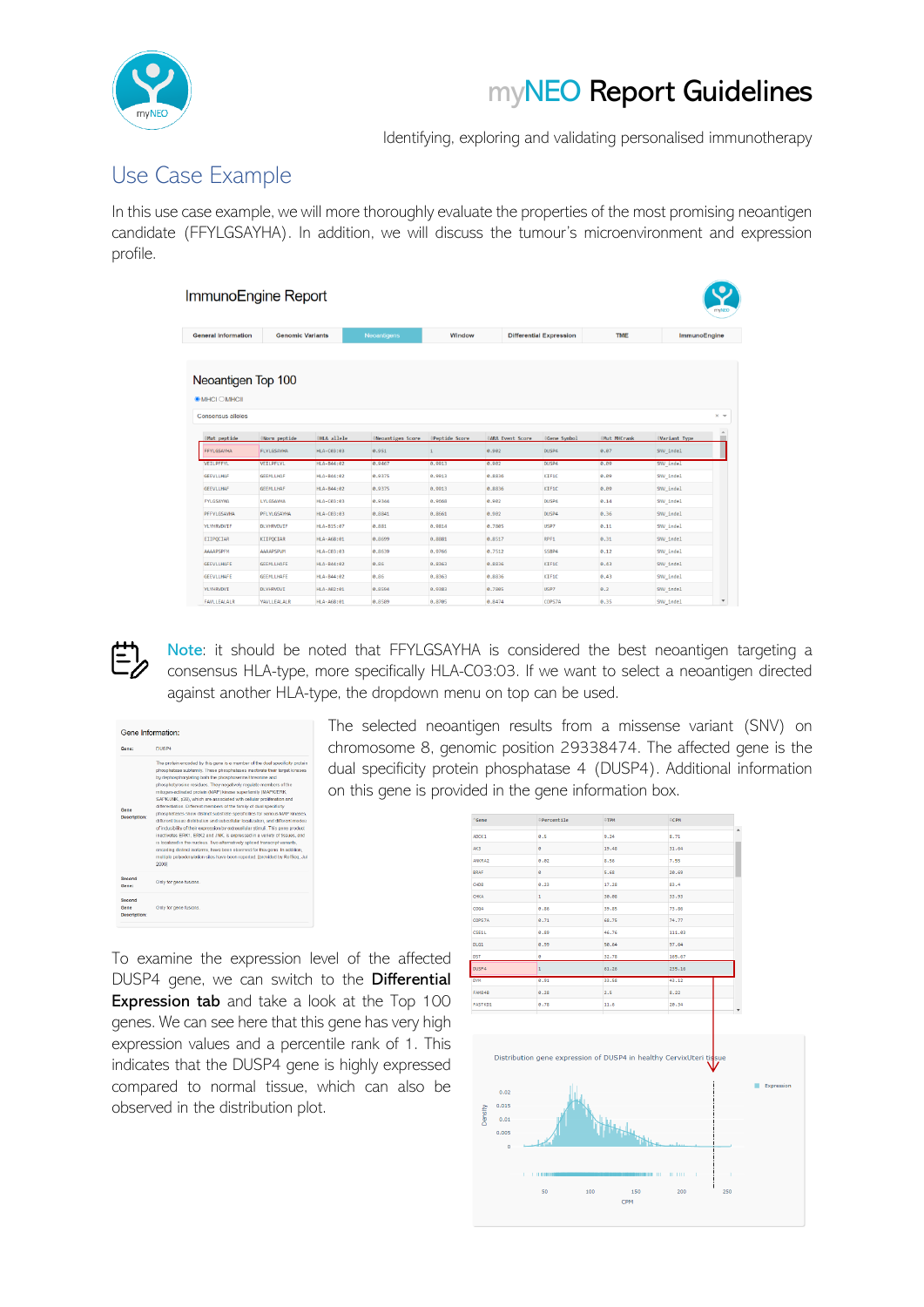

Identifying, exploring and validating personalised immunotherapy

If we switch back to the **Neoantigen tab**, we can see that the selected neoantigen has a very high ARA Event Score indicating that the variant is a high-confidence variant with a high expression. Indeed, if we examine the variant information box, we can see a high allelic frequency (AF), both on DNA and RNA level, and a high expression level. Moreover, a high Peptide Score is observed indicating that the peptide has a high probability of being presented on the tumour's cell surface. Hence, also a high Neoantigen Score can be observed. Again, we can confirm this examining the neoantigen information box.

| Norm MHCrank      | 1.45                            | $\Delta$ | cellular prevalence sequenza | 0.981       |  | $\blacktriangle$         |
|-------------------|---------------------------------|----------|------------------------------|-------------|--|--------------------------|
| Mut_peptide       | <b>FFYLGSAYHA</b>               |          | DNA_AF_tumor                 | 0.644       |  |                          |
| Mut MHCAffinity   | 1.5                             |          | DNA_RD_tumor                 | 75          |  |                          |
| Mut MHCrank       | 0.07                            |          | DNA AF normal                | 0           |  |                          |
| Gene_ID           | ENSG00000120875                 |          | DNA RD normal                | 98          |  |                          |
| Transcript ID     | ENST00000240100,ENST00000240101 |          | RNA FILTER                   | <b>PASS</b> |  |                          |
| Amino Acid Change | L/F                             |          | RNA AF tumor                 | 0.677       |  |                          |
| Allele_Frequency  | 0.644                           |          | RNA RD tumor                 | 966         |  |                          |
| Microsofoboo      |                                 |          |                              |             |  | $\overline{\phantom{a}}$ |

If we want more information on the point mutation causing this neoantigen, we can switch to the Genomic Variants tab and look for the mutation in the SNV&indel list. If we browse to the right of the table, we can find more information on the affected genes and transcripts, clinical significance and known variants. Furthermore, when we select the variant, we can see all additional predicted peptides and their corresponding Peptide and Neoantigen Score, and MHC rank. Of course, our selected neoantigen ranks on top.

|                            | #ARA Event Score                                    | CHROM             | $\triangle$ POS | REF                      | #ALT             | Gene Symbol  |              | ≑cluster id sequenza ÷cellular prevalence ≑DN |  |
|----------------------------|-----------------------------------------------------|-------------------|-----------------|--------------------------|------------------|--------------|--------------|-----------------------------------------------|--|
| 8:29338474:G:A             | 0.902                                               | $\mathbf{8}$      | 29338474        | G                        | A                | DUSP4        | 1            | 0.981                                         |  |
| 17:5001279:A:G             | 0.884                                               | 17                | 5001279         | A                        | G                | KIF1C        | 1            | 0.98                                          |  |
| 2:96287122:G:A             | 0.862                                               | $\overline{2}$    | 96287122        | G                        |                  | SNRNP200     |              | 0.98                                          |  |
| 1:84490400:A:G             | 0.852                                               |                   | 84490400        | А                        | G                | RPF1         |              | 0.98                                          |  |
| 12:6729257:A:T             | 0.847                                               | 12                | 6729257         | А                        |                  | COPS7A       |              | 0.981                                         |  |
| 1:155057077:C:T            | 0.845                                               | 1                 | 155057077       | c                        |                  | ADAM15       | 1            | 0.98                                          |  |
| 2:200477924:C:T            | 0.84                                                | $\overline{2}$    | 200477924       | c                        |                  | SPATS2L      | 1            | 0.98                                          |  |
| 1:151176898:C:T            | 0.821                                               | 1                 | 151176898       | c                        |                  | <b>VPS72</b> | 1            | 0.979                                         |  |
|                            |                                                     |                   | 38827247        | <b>C</b>                 | T                | TACC1        |              | 0.981                                         |  |
| 8:38827247:C:T             | 0.784                                               | 8                 |                 |                          |                  |              | $\mathbf{1}$ |                                               |  |
| $\odot$ MHCl $\odot$ MHCll | Neoantigens resulting from selected genomic variant |                   |                 |                          | Neoantigen Score |              |              |                                               |  |
| $Mut$ peptide              | ≑HLA allele                                         | #Neoantigen Score | ≑Peptide Score  | ≑MHC Affini <sup>-</sup> |                  |              |              |                                               |  |
| FFYLGSAYHA                 | HLA-C03:03                                          | 0.951             | 1               | 1.5                      | 300              |              |              |                                               |  |
| VEILPFFYL                  | HLA-B44:02                                          | 0.947             | 0.991           | 911.39                   |                  |              |              |                                               |  |
| VEILPFFYL                  | HLA-B44:09                                          | 0.947             | 0.991           | 911.39                   | 250              |              |              |                                               |  |
| FYLGSAYHA                  | HLA-C03:03                                          | 0.934             | 0.967           | 1.66                     |                  |              |              |                                               |  |
| FYLGSAYHA                  | HLA-C03:292                                         | 0.932             | 0.962           | 19.46                    | 200              |              |              |                                               |  |



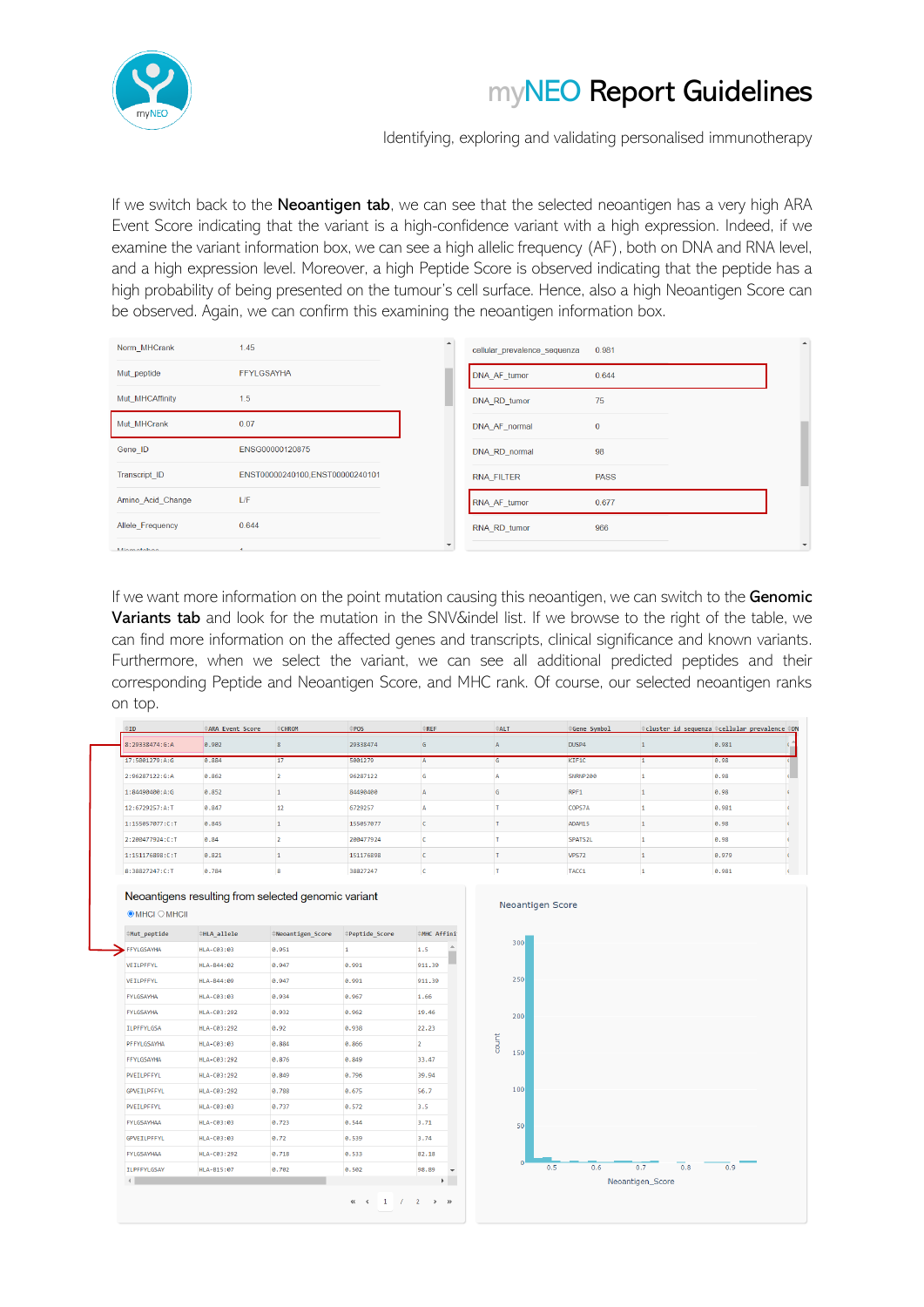

Identifying, exploring and validating personalised immunotherapy

Furthermore, we can observe that the selected mutation is present in clonal population 1, which has a high cellular prevalence around 0.98. This means, that this mutation is present in almost all cancer cells, which makes it a very interesting candidate mutation to target for vaccination.



If we now would like to construct a vector for a vaccine containing a peptide sequence of 25 amino acids, we can look for our neoantigen in the Window tab. Here, we can see that the window containing the best neoantigen also ranks as the best window. Furthermore, we can see that 36 additional neoantigens (MHCI) are included in this window which will also serve as targets for vaccination.

| <b>General Information</b>                                       | <b>Genomic Variants</b>  | <b>Neoantigens</b>               | Window              | <b>Differential Expression</b> |                  | <b>TME</b>       | ImmunoEngine                                                               |
|------------------------------------------------------------------|--------------------------|----------------------------------|---------------------|--------------------------------|------------------|------------------|----------------------------------------------------------------------------|
| Select a window size:<br>○21AA 35AA 27AA 31AA                    |                          | <b>Selection Table</b>           |                     |                                |                  |                  |                                                                            |
| Select a MHC type:                                               |                          | $=$ Window                       | #Average score MHCI | #Number MHCI                   | $\oplus$ ID      | Wariant Type     |                                                                            |
| $\odot$ MHCl $\odot$ MHCll $\odot$ ALL                           |                          | HDOGGPVEILPFFYLGSAYHAARRD        | 0.477               | 30 <sup>°</sup>                | 8:29338474:G:A   | missense         |                                                                            |
|                                                                  |                          | SOOOVYRDIGEEVLLHAFEGYNVCI        | 0.46                | 30                             | 17:5001279:A:G   | missense         |                                                                            |
| Specify HLA-type:                                                |                          | ELIRMPKMGKTIYKYVHLFPKLELS        | 0.442               | 30                             | 2:96287122:G:A   | missense         |                                                                            |
| Select                                                           | $\overline{\phantom{a}}$ | VVTLAAKVKCIPFAVLLEALALRNV        | 0.441               | 30                             | 12:6729257:A:T   | missense         |                                                                            |
| Window score calculation:                                        |                          | SHVYYRRGLALKEIIPQCIARDFTD        | 0.43                | 30                             | 1:84490400:A:G   | missense         |                                                                            |
|                                                                  |                          | NSCPCPGPAPAKTCTMEASTDELPG        | 0.424               | 30                             | 1:155057077: C:T | missense         |                                                                            |
| <b>O</b> Mean of Neoantigen Scores<br>O Max of Neoantigen Scores |                          | QHAADTSEARPFWGSVGRVSQCNLC        | 0.424               | 30                             | 2:200477924:C:T  | missense         |                                                                            |
| ○ Supermax of Neoantigen Scores                                  |                          | SDDATFEEWFPQRRPPKVPVREVCP        | 0.42                | 30                             | 1:151176898:C:T  | missense         |                                                                            |
| Select a variant type:                                           |                          | TEELNLRSLVPPKAAPKSPCS            | 0.416               | 27                             | 1:151176898: C:T | missense         |                                                                            |
|                                                                  |                          | <b>NSELPTAKEYERYLYHRVDVTECDK</b> | 0.493               | 3B                             | 16:8899702:C:A   | missense         |                                                                            |
| Missense Variants<br>Gene Fusions                                |                          | ITVNYPPQRSISDISTTALMSFSVI        | 0.402               | 30                             | 16:8899702:C:A   | missense         |                                                                            |
| <b>Z</b> Neoisoforms                                             |                          | RDGHATDEEKLAFTSCGQKSAGAEV        | 0.394               | 30                             | 8:38827247:C:T   | missense         |                                                                            |
| Transposable Element                                             |                          | <b>ITTHFELKHLSSRDLLRDNMLRGTE</b> | 0.39                | 30                             | 9:4740973:C:T    | missense         |                                                                            |
| <b>Z</b> Frameshift Variants                                     |                          | <b>ITTHFELKHLSSRDLLRDNMLRGTG</b> | 0.39                | 30                             | 9:4740973:C:T    | missense         |                                                                            |
| <b>Filter Score:</b>                                             |                          | KNIRRRVYDALNLLMAMNIISKEKK        | 0.389               | 30                             | 13:113633938:G:C | missense         |                                                                            |
|                                                                  |                          | <b>EODVSAAAADSDEMGSMADGDTMAA</b> | A 388               | 20 <sub>a</sub>                | 10-10420045-0-T  | miccanca         | $\overline{\phantom{a}}$                                                   |
| 0 0.1 0.2 0.3 0.4 0.5 0.6 0.7 0.8 0.9 1<br><b>DOWNLOAD DATA</b>  |                          |                                  |                     |                                |                  | $\ll$<br>$\prec$ | $\mathbf{1}$<br>$\mathbf{B}$<br>$\prime$<br>$\rightarrow$<br>$\rightarrow$ |